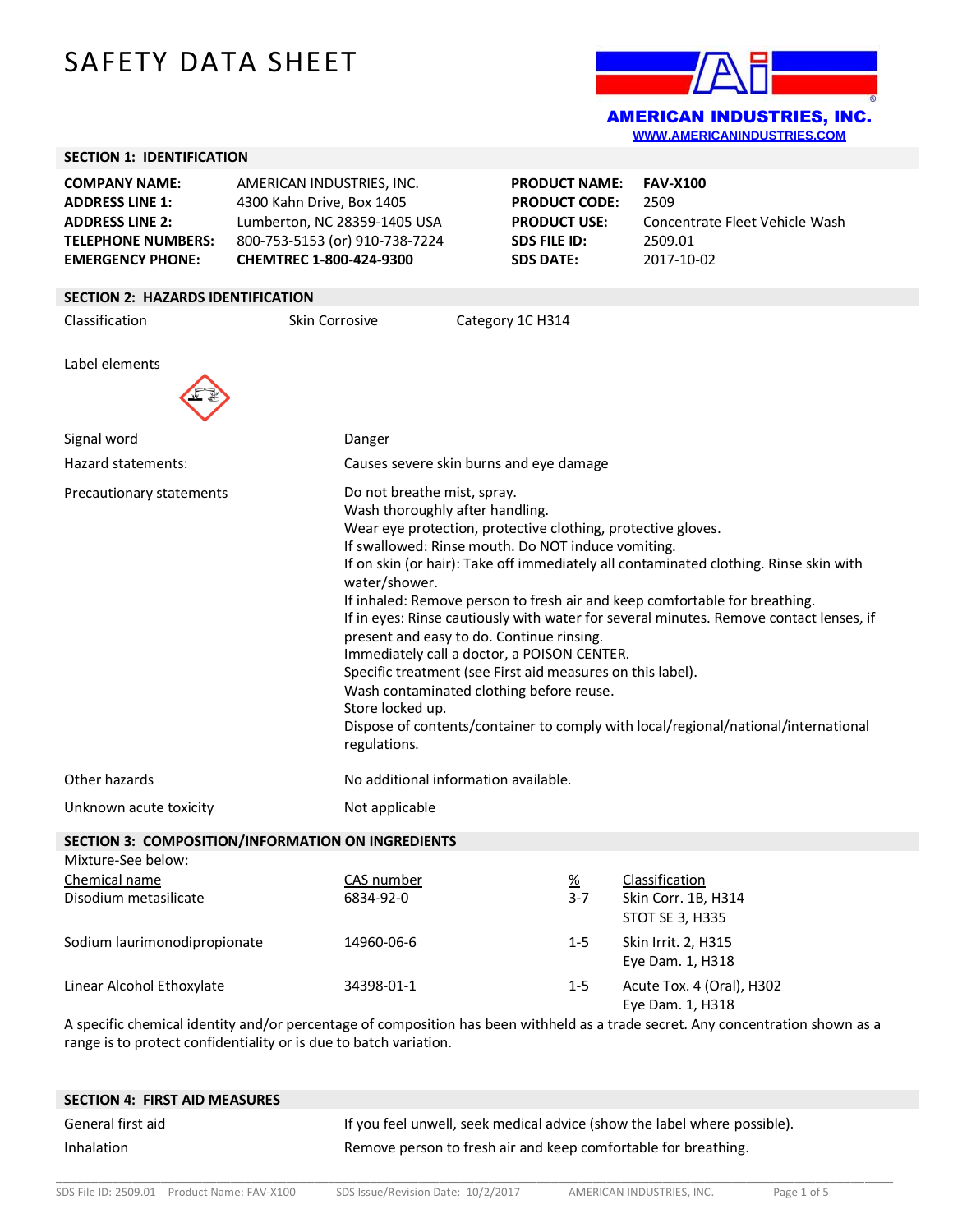| Skin contact                                              | Take off immediately all contaminated clothing and wash it before reuse. Rinse skin with<br>water/shower. If skin irritation occurs: Get medical advice/attention.                                                                                                                                                                                                                          |                                                                                                                                                                                                                                                                            |  |
|-----------------------------------------------------------|---------------------------------------------------------------------------------------------------------------------------------------------------------------------------------------------------------------------------------------------------------------------------------------------------------------------------------------------------------------------------------------------|----------------------------------------------------------------------------------------------------------------------------------------------------------------------------------------------------------------------------------------------------------------------------|--|
| Eye contact                                               | Rinse immediately with plenty of water for 15 minutes. Remove contact lenses, if present<br>and easy to do. Continue rinsing. Immediately call a poison center or doctor/physician.                                                                                                                                                                                                         |                                                                                                                                                                                                                                                                            |  |
| Ingestion                                                 | Rinse mouth. Do NOT induce vomiting. Get medical advice/attention if you feel unwell.                                                                                                                                                                                                                                                                                                       |                                                                                                                                                                                                                                                                            |  |
| Most important symptoms and effects,<br>acute and delayed | Inhalation:<br>Skin Contact:<br>Eye Contact:<br>Ingestion:                                                                                                                                                                                                                                                                                                                                  | Causes severe skin burns and eye damage.<br>May cause respiratory irritation.<br>Caustic burns/corrosion of the skin.<br>Causes serious eye damage. Corrosion of the eye tissue. Permanent eye<br>damage.<br>Harmful if swallowed. Burns to the gastric/intestinal mucosa. |  |
| Note to physician                                         | Treat symptomatically.                                                                                                                                                                                                                                                                                                                                                                      |                                                                                                                                                                                                                                                                            |  |
| <b>SECTION 5: FIRE-FIGHTING MEASURES</b>                  |                                                                                                                                                                                                                                                                                                                                                                                             |                                                                                                                                                                                                                                                                            |  |
| Suitable extinguishing media                              | All extinguishing media allowed.                                                                                                                                                                                                                                                                                                                                                            |                                                                                                                                                                                                                                                                            |  |
| Reactivity                                                | Upon combustion: CO and CO2 are formed.                                                                                                                                                                                                                                                                                                                                                     |                                                                                                                                                                                                                                                                            |  |
| Special firefighting procedures                           | Exercise caution when fighting any chemical fire. Use water spray or fog for cooling<br>exposed containers. Take account of environmentally hazardous firefighting water.                                                                                                                                                                                                                   |                                                                                                                                                                                                                                                                            |  |
| Protection during firefighting                            | Do not enter fire area without proper protective equipment, including respiratory<br>protection.                                                                                                                                                                                                                                                                                            |                                                                                                                                                                                                                                                                            |  |
| <b>SECTION 6: ACCIDENTAL RELEASE MEASURES</b>             |                                                                                                                                                                                                                                                                                                                                                                                             |                                                                                                                                                                                                                                                                            |  |
| <b>General measures</b>                                   | Isolate from fire, if possible, without unnecessary risk.                                                                                                                                                                                                                                                                                                                                   |                                                                                                                                                                                                                                                                            |  |
| Personal protective equipment                             | Gloves. Protective goggles. Protective clothing. Equip cleanup crew with proper<br>protection.                                                                                                                                                                                                                                                                                              |                                                                                                                                                                                                                                                                            |  |
| Spill                                                     | Evacuate unnecessary personnel. Avoid contact with skin, eyes and clothing. Ventilate<br>spillage area. Stop leak if safe to do so. Stop release. Ventilate area.                                                                                                                                                                                                                           |                                                                                                                                                                                                                                                                            |  |
| <b>Environmental precautions</b>                          | Avoid release to the environment. Prevent soil and water pollution.                                                                                                                                                                                                                                                                                                                         |                                                                                                                                                                                                                                                                            |  |
| Methods for containment and clean up                      | Contain released substance, pump into suitable containers. This material and its<br>container must be disposed of in a safe way and as per local legislation. No additional<br>information available.                                                                                                                                                                                       |                                                                                                                                                                                                                                                                            |  |
| <b>SECTION 7: HANDLING AND STORAGE</b>                    |                                                                                                                                                                                                                                                                                                                                                                                             |                                                                                                                                                                                                                                                                            |  |
| Precautions for safe handling                             | Comply with the legal requirements. Do not handle until all safety precautions have been<br>read and understood. Use personal protective equipment as required. Do not eat, drink<br>or smoke when using this product. Do not get in eyes, on skin, or on clothing. Handle and<br>open the container with care. Wash thoroughly after handling. Wash contaminated<br>clothing before reuse. |                                                                                                                                                                                                                                                                            |  |
| <b>Technical Measures</b>                                 | Comply with applicable regulations. Always add the product to the water for<br>dilution/mixture. Never add water to this product.                                                                                                                                                                                                                                                           |                                                                                                                                                                                                                                                                            |  |
| Storage conditions                                        | Keep container closed when not in use. Store in original container.                                                                                                                                                                                                                                                                                                                         |                                                                                                                                                                                                                                                                            |  |
| Incompatible Products                                     | Strong acids.                                                                                                                                                                                                                                                                                                                                                                               |                                                                                                                                                                                                                                                                            |  |
| Information on mixed storage                              |                                                                                                                                                                                                                                                                                                                                                                                             | KEEP SUBSTANCE AWAY FROM: (strong) acids.                                                                                                                                                                                                                                  |  |
| Storage area                                              | Keep only in the original container. Store in a dry area. Store in a cool area.                                                                                                                                                                                                                                                                                                             |                                                                                                                                                                                                                                                                            |  |
| Special rules on packaging                                | Meet the legal requirements.                                                                                                                                                                                                                                                                                                                                                                |                                                                                                                                                                                                                                                                            |  |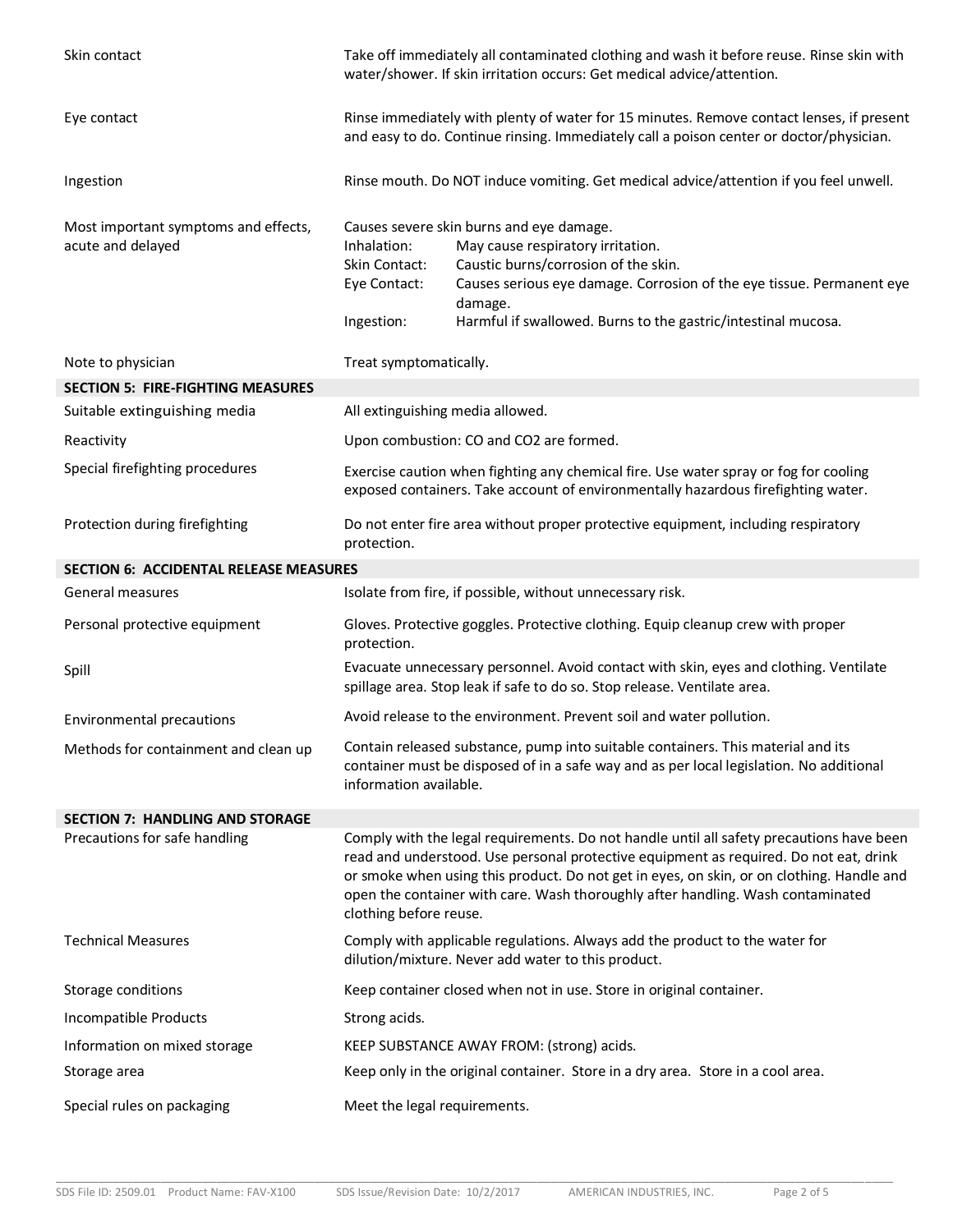| SECTION 8: EXPOSURE CONTROLS/PERSONAL PROTECTION |                                                                                                                                                 |                                                    |  |
|--------------------------------------------------|-------------------------------------------------------------------------------------------------------------------------------------------------|----------------------------------------------------|--|
| Control parameters                               | Disodium metasilicate (6834-92-0)<br>Linear Alcohol Ethoxylate (34398-01-1)<br>Sodium Lauriminodipropionate<br>$(14960-06-6)$                   | Not applicable<br>Not applicable<br>Not applicable |  |
| Personal protective equipment                    | Use appropriate personal protective equipment when risk assessment indicates this is<br>necessary. Gloves. Safety glasses. Protective clothing. |                                                    |  |
| SECTION 9: PHYSICAL AND CHEMICAL PROPERTIES      |                                                                                                                                                 |                                                    |  |
| Appearance                                       | Clear, light yellow liquid                                                                                                                      |                                                    |  |
| Odor                                             | Mild detergent odor                                                                                                                             |                                                    |  |
| Odor threshold                                   | No data available                                                                                                                               |                                                    |  |
| pH                                               | $11 - 14$                                                                                                                                       |                                                    |  |
| Melting point                                    | No data available                                                                                                                               |                                                    |  |
| <b>Boiling point</b>                             | No data available                                                                                                                               |                                                    |  |
| <b>Freezing Point</b>                            | No data available                                                                                                                               |                                                    |  |
| Flammability (solid, gas)                        | No data available                                                                                                                               |                                                    |  |
| <b>Explosion limits</b>                          | No data available                                                                                                                               |                                                    |  |
| <b>Explosive properties</b>                      | No data available                                                                                                                               |                                                    |  |
| Oxidizing properties                             | No data available                                                                                                                               |                                                    |  |
| Flash point                                      | >200°F (93°C) Closed Cup                                                                                                                        |                                                    |  |
| Relative evaporation rate (butyl<br>acetate=1)   | No data available                                                                                                                               |                                                    |  |
| Auto-ignition temperature                        | No data available                                                                                                                               |                                                    |  |
| Vapor Pressure                                   | No data available                                                                                                                               |                                                    |  |
| Relative density                                 | No data available                                                                                                                               |                                                    |  |
| Relative vapor density at 20°C                   | No data available                                                                                                                               |                                                    |  |
| Specific Gravity/Density                         | $1.08$ g/ml                                                                                                                                     |                                                    |  |
| Solubility in Water                              | Soluble in water.                                                                                                                               |                                                    |  |
| Log Pow                                          | No data available                                                                                                                               |                                                    |  |
| Log Kow                                          | No data available                                                                                                                               |                                                    |  |
| Decomposition temperature                        | No data available                                                                                                                               |                                                    |  |
| VOC content                                      | $< 0.5\%$ .                                                                                                                                     |                                                    |  |
| Viscosity                                        | No data available                                                                                                                               |                                                    |  |
| Viscosity kinematic/dynamic                      | No data available                                                                                                                               |                                                    |  |

### **SECTION 10: STABILITY AND REACTIVITY**

| Reactivity                       | Upon combustion: CO and CO2 are formed.                                                                 |
|----------------------------------|---------------------------------------------------------------------------------------------------------|
| Chemical stability               | No additional information available.                                                                    |
| Conditions to avoid              | No additional information available.                                                                    |
| Incompatibility                  | Strong bases.                                                                                           |
| Hazardous decomposition products | Under normal conditions of storage and use, hazardous decomposition products should<br>not be produced. |
| Possible hazardous reactions     | Upon combustion: CO and CO2 are formed.                                                                 |

#### **SECTION 11: TOXICOLOGICAL INFORMATION**

| Acute toxicity                         | Not classified                                    |
|----------------------------------------|---------------------------------------------------|
| Linear Alcohol Ethoxylate (34398-01-1) | $>1400$ mg/kg<br>LD50 oral rat                    |
| Skin corrosion/irritation              | Causes severe skin burns and eye damage. pH 11-14 |
| Serious eye damage/irritation          | Not classified pH 11-14                           |
| Respiratory or skin sensitization      | Not classified                                    |
| Germ cell mutagenicity                 | Not classified                                    |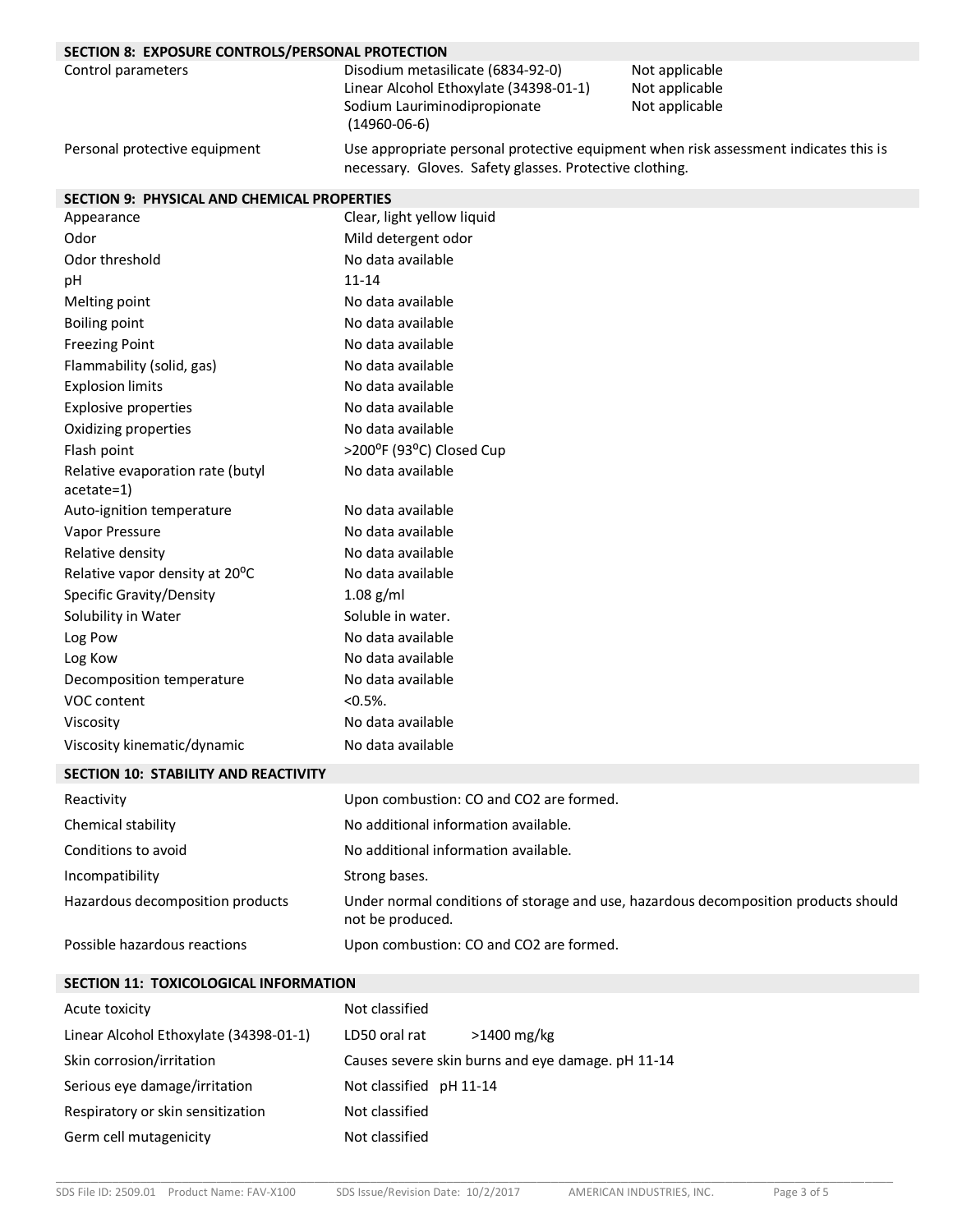| Carcinogenicity                                                                                                                                                                                                                                                                                                                | Not classified                                                                |                |             |
|--------------------------------------------------------------------------------------------------------------------------------------------------------------------------------------------------------------------------------------------------------------------------------------------------------------------------------|-------------------------------------------------------------------------------|----------------|-------------|
| Reproductive toxicity                                                                                                                                                                                                                                                                                                          | Not classified                                                                |                |             |
| Specific target organ toxicity (single<br>exposure)                                                                                                                                                                                                                                                                            | Not classified                                                                |                |             |
| Specific target organ toxicity (repeated<br>exposure)                                                                                                                                                                                                                                                                          | Not classified                                                                |                |             |
| Aspiration hazard                                                                                                                                                                                                                                                                                                              | Not classified                                                                |                |             |
| Symptoms/injuries after inhalation                                                                                                                                                                                                                                                                                             | May cause respiratory irritation.                                             |                |             |
| Symptoms/injuries after skin contact                                                                                                                                                                                                                                                                                           | Caustic burns/corrosion of the skin.                                          |                |             |
| Symptoms/injuries after eye contact                                                                                                                                                                                                                                                                                            | Causes serious eye damage. Corrosion of the eye tissue. Permanent eye damage. |                |             |
| Symptoms/injuries after ingestion                                                                                                                                                                                                                                                                                              | Harmful if swallowed. Burns to the gastric/intestinal mucosa.                 |                |             |
| SECTION 12: ECOLOGICAL INFORMATION                                                                                                                                                                                                                                                                                             |                                                                               |                |             |
| Toxicity                                                                                                                                                                                                                                                                                                                       | Linear Alcohol Ethoxylate<br>$(34398 - 01 - 1)$                               | LC50 fish 1    | $<$ 10 mg/l |
| Toxicity                                                                                                                                                                                                                                                                                                                       | Linear Alcohol Ethoxylate<br>$(34398 - 01 - 1)$                               | EC50 Daphnia 1 | $<$ 10 mg/l |
| Toxicity                                                                                                                                                                                                                                                                                                                       | Linear Alcohol Ethoxylate<br>$(34398 - 01 - 1)$                               | ErC50 (algae)  | $<$ 10 mg/l |
| Persistence and degradability                                                                                                                                                                                                                                                                                                  | No additional information available.                                          |                |             |
| Bioaccumulation                                                                                                                                                                                                                                                                                                                | No additional information available.                                          |                |             |
| <b>SECTION 13: DISPOSAL CONSIDERATIONS</b>                                                                                                                                                                                                                                                                                     |                                                                               |                |             |
| Product/Packaging disposal<br>recommendations                                                                                                                                                                                                                                                                                  | Dispose in a safe manner in accordance with local/national regulations.       |                |             |
| <b>SECTION 14: TRANSPORT INFORMATION</b>                                                                                                                                                                                                                                                                                       |                                                                               |                |             |
| When transported by ground, this product may be eligible to be shipped as a Limited Quantity or Consumer Commodity ORM-D<br>utilizing the exception found at 49 CFR 173.154. If any alteration of packaging, product, or mode of transportation is further intended,<br>different shipping names and labeling may be required. |                                                                               |                |             |
| DOT Information for quantities greater than<br>UN1760 Corrosive liquids, n.o.s. (Disodium Metasilicate), 8, III<br>5 liters per container                                                                                                                                                                                      |                                                                               |                |             |
| ADR                                                                                                                                                                                                                                                                                                                            | No additional information available.                                          |                |             |
| Transport by sea                                                                                                                                                                                                                                                                                                               | No additional information available.                                          |                |             |
| Air transport                                                                                                                                                                                                                                                                                                                  | No additional information available.                                          |                |             |
| <b>SECTION 15: REGULATORY INFORMATION</b>                                                                                                                                                                                                                                                                                      |                                                                               |                |             |
| <b>TSCA Status</b>                                                                                                                                                                                                                                                                                                             | All chemicals are listed or excluded.                                         |                |             |

SARA 313 reportable ingredients This product or mixture does not contain a toxic chemical or chemicals in excess of the

applicable de minimis concentration as specified in 40 CFR §372.38(a) subject to the reporting requirements of section 313 of Title III of the Superfund Amendments and Reauthorization Act of 1986 and 40 CFR Part 372

California Proposition 65 None SARA 311/312 Hazard Classes Linear Alcohol Ethoxylate (34398-01-1) Immediate (acute) health hazard **SECTION 16: OTHER INFORMATION**

## Training advice **Normal use of this product shall imply use in accordance with the instructions on the** packaging.